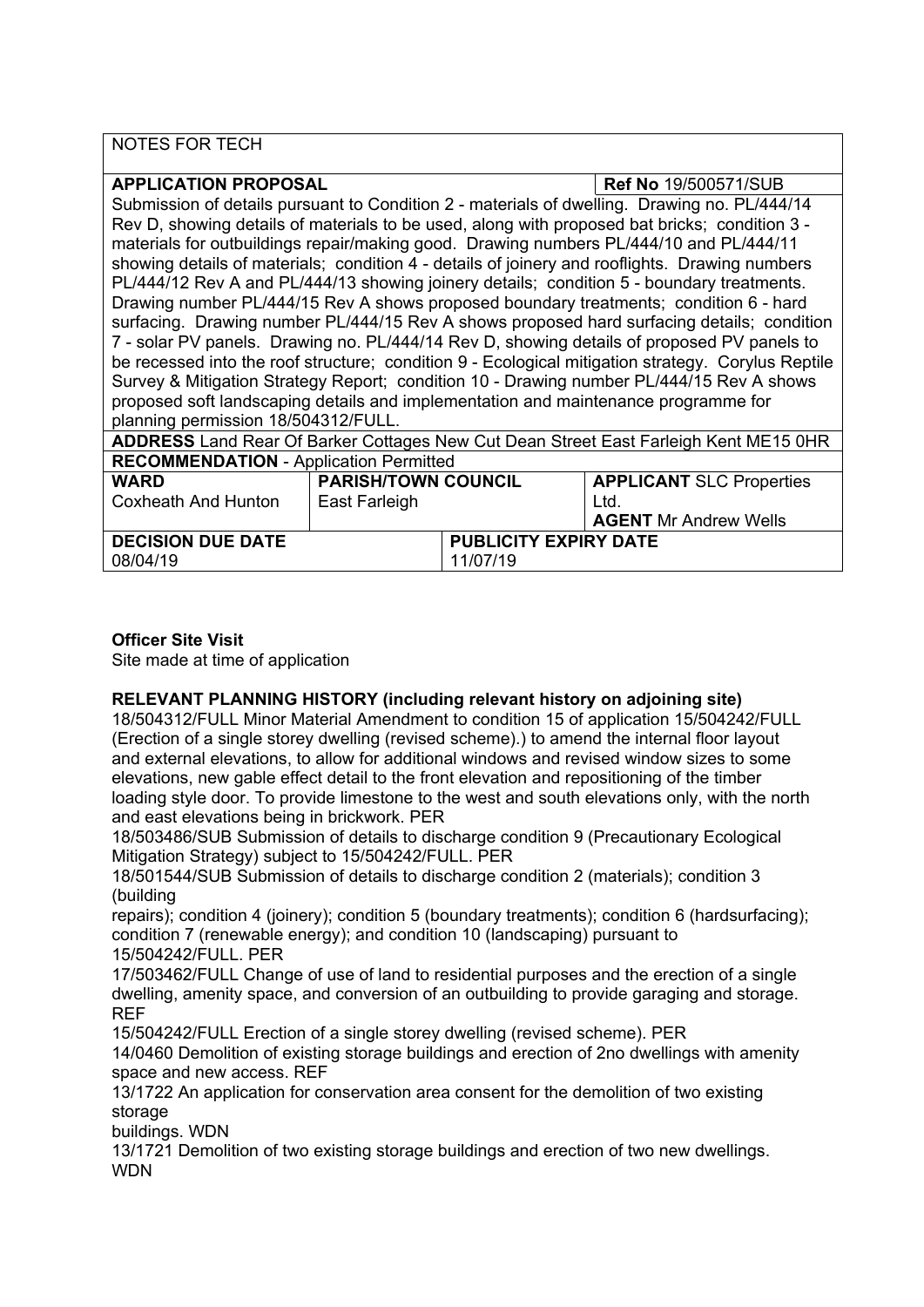# **DESCRIPTION OF SITE**

The application site consists of a square shaped area of grassland to the rear of Barker Cottages; within the countryside for the purposes of the Development Plan. The site falls within the parish of East Farleigh Part and within the East Farleigh Conservation Area which extends to the west of the site. A number of properties within the vicinity of the site are Grade II listed, including the row of Barker Cottages, and 'Gate House Farm' to the south of the site. There are a number of residential properties within the vicinity of traditional form and scale.

The site's southern boundary is adjacent to New Cut, a single track road leading to Stockett Lane to the east of the site; Dean Street runs in a general north-south direction to the rear of Barker Cottages, to the west of the application site.

# **PROPOSAL**

This application proposes the discharge of the following conditions from planning permission referenced 18/504312:

- 2. Materials of dwelling
- 3. Materials for outbuilding
- 4. Details of joinery and rooflights
- 5. Boundary treatments
- 6. Details of hard surfacing
- 7. Solar PV panels
- 9. Ecological mitigation strategy
- 10 Soft landscaping details

# **Condition 2**

The development shall not commence until, written details and samples of the materials to be used in the construction of the external surfaces of the dwelling hereby approved have been submitted to and approved in writing by the Local Planning Authority; i)sample panel of random limestone and pointing;

ii)reclaimed Kent red facing brick to be used for the herringbone finish and quoins; iii)natural slate roof tiles;

iv)bat bricks/tubes.

The development shall be constructed using the approved materials and maintained thereafter;

Reason: To safeguard the character and appearance of the development and the countryside hereabouts and the setting of a conservation area, and in the interests of ecology and biodiversity.

# Consultation response

N/A

#### Background information received

05 Feb 2019 PL/444/14 D Elevations of Proposed Dwelling

05 Feb 2019 PL/444/15 A External Finishes and Landscaping

17 Jun 2019 Samples of Ibstock Leicester weathered multi brick, slate tiles, rag stone

08 Aug 2019 Email re. reclaimed bricks and limestone and external materials

#### Appraisal

The details KCC Ecology has reviewed the submitted documents in relation to condition 2 are acceptable. As such, this condition can be discharged.

# Condition 3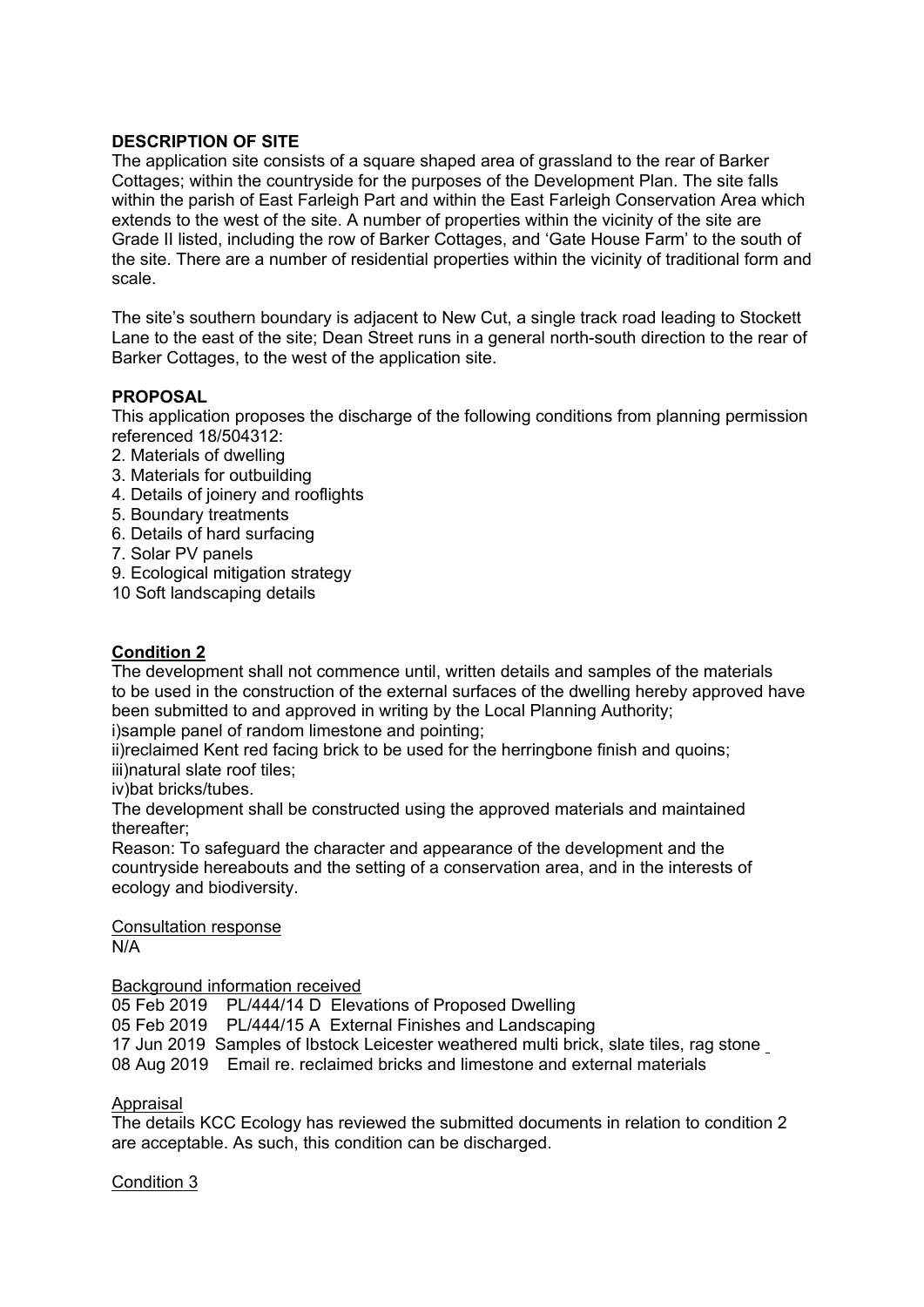The development shall not commence until scaled elevational drawings and samples of the materials to be used in the making good and repair of the 2 outbuildings on site have been submitted to and approved in writing by the Local Planning Authority and the development shall be constructed using the approved materials;

Reason: To safeguard the character and appearance of the development and the countryside hereabouts and the setting of a conservation area.

Consultation response N/A

#### Background information received

05 Feb 2019 PL/444/10 Existing and Proposed Elevations 05 Feb 2019 PL/444/11 Existing & Proposed Plans & Elevations 08 Aug 2019 Email re. reclaimed bricks and limestone and external materials

#### Appraisal

One of the outbuildings has a corrugated metal roof and the other is of slate. Both buildings were shown to be made good with Spanish Slate in the previous application and the email dated 08.08.2019 is identical. For this reason the condition can be discharged.

## Condition 4

The development shall not commence until details in the form of large scale drawings (at a scale of 1:20 or 1:50) of the following matters have been submitted to and approved by the local planning authority;

i) New external timber joinery in the form of large scale drawings;

ii) conservation rooflights.

The development shall thereafter be undertaken in accordance with the subsequently approved details and maintained thereafter.

Reason: To safeguard the character and appearance of the development and the countryside hereabouts and the setting of a conservation area.

Consultation response N/A

Background information received

05 Feb 2019 PL 444 13 Typical Rooflight Details 05 Feb 2019 PL/444/12 A Window Joinery Details

#### Appraisal

The submitted details are considered acceptable bearing in mind the previously approved SUBs condition, and this condition can now be discharged.

# Condition 5

No development shall take place until there has been submitted to and approved in writing by the Local Planning Authority details of the locations, heights, designs, materials and types of all boundary treatments to be erected on site. The boundary treatments shall be completed in accordance with the approved details before the dwelling hereby approved is occupied and maintained thereafter unless otherwise approved in writing by the local planning authority;

Reason: To safeguard the character and appearance of the development and the countryside hereabouts and the setting of a conservation area.

Consultation response N/A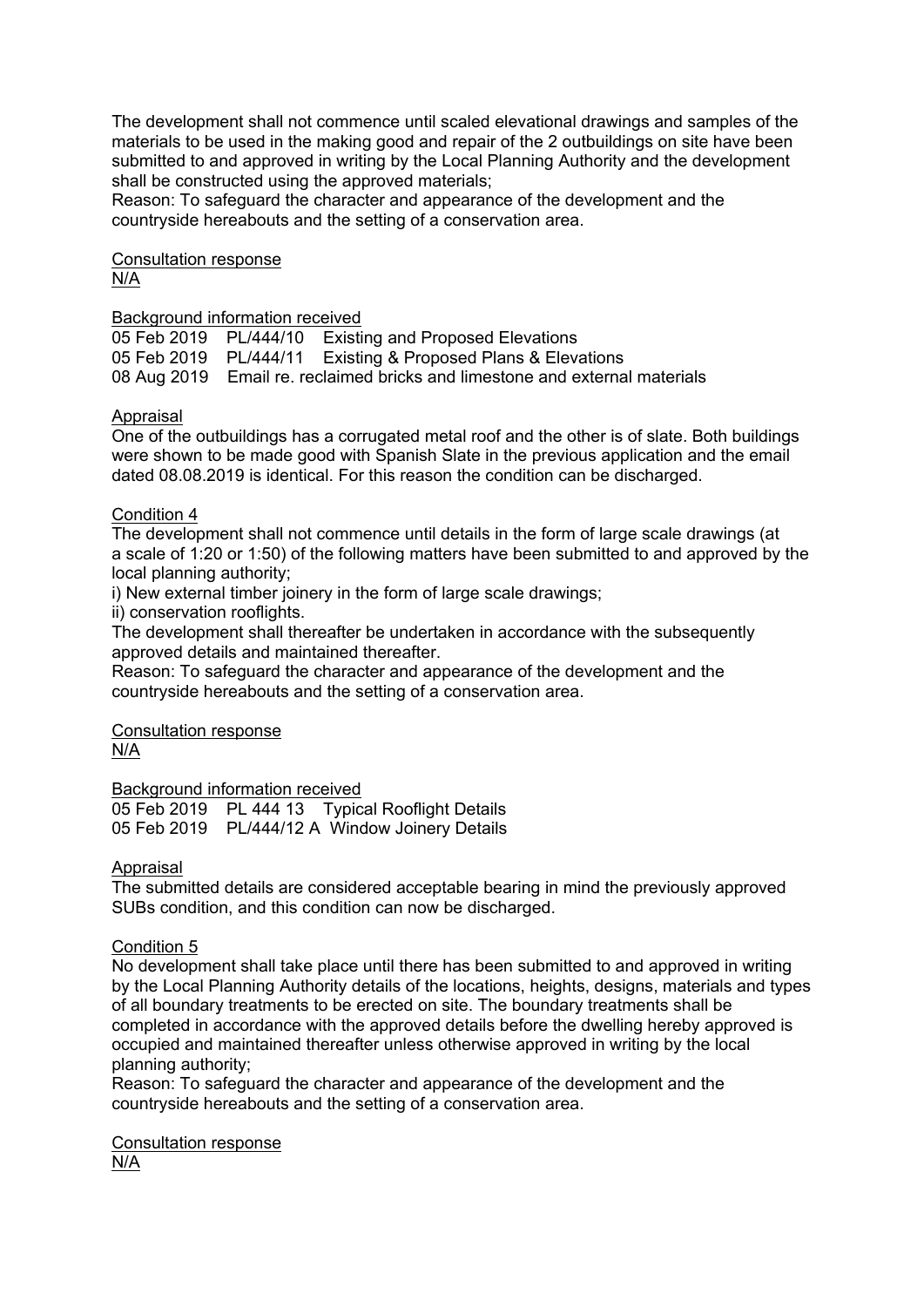Background information received

26 Jun 2019 PL 444 15 C External Finishes and Landscaping

#### Appraisal

The details supplied are considered acceptable and the condition can now be discharged.

#### Condition 6

The development shall not commence until details of the proposed materials to be used in the hardsurfacing within the site have been submitted to and approved in writing by the Local Planning Authority. The development shall thereafter be undertaken in accordance with the subsequently approved details unless otherwise approved in writing by the local planning authority;

Reason: To safeguard the character and appearance of the development and the countryside hereabouts and the setting of a conservation area.

# Consultation response

N/A

#### Background information received

26 Jun 2019 PL 444 15 C External Finishes and Landscaping Email dated  $16<sup>th</sup>$  July 2019 giving further information on the conditions.

#### Appraisal

The submitted email identified angular limestone chippings laid over consolidated hardcore as the material to be used as the hard landscaping for driveways, turning points and paths. This is an identical material that was approved previously and, as such, the condition can be discharged.

# Condition 7

The development shall not commence until written details and scaled drawings (at a scale of 1:50 or 1:100) of solar PV panels has been submitted to and approved in writing by the Local Planning Authority and the building shall not be occupied until the solar pv panels have been installed and they shall be maintained thereafter;

Reason: To safeguard the character and appearance of the development and the countryside hereabouts and the setting of a conservation area, and in the interests of sustainability.

#### Consultation response N/A

# Background information received

05 Feb 2019 PL/444/14 D Elevations of Proposed Dwelling Email dated 16th July 2019 giving further information on the conditions.

# Appraisal

Similar information relating to the PV panels on the previous application was submitted and approved. The information is still considered to be acceptable and the condition can now be discharged.

# Condition 9

No development shall take place (including any demolition, ground works, or site clearance) until details of a precautionary ecological mitigation strategy is submitted to and approved in writing by the local planning authority that shall include the method used to clear the vegetation, the time of year the works can be implemented, and a site plan showing where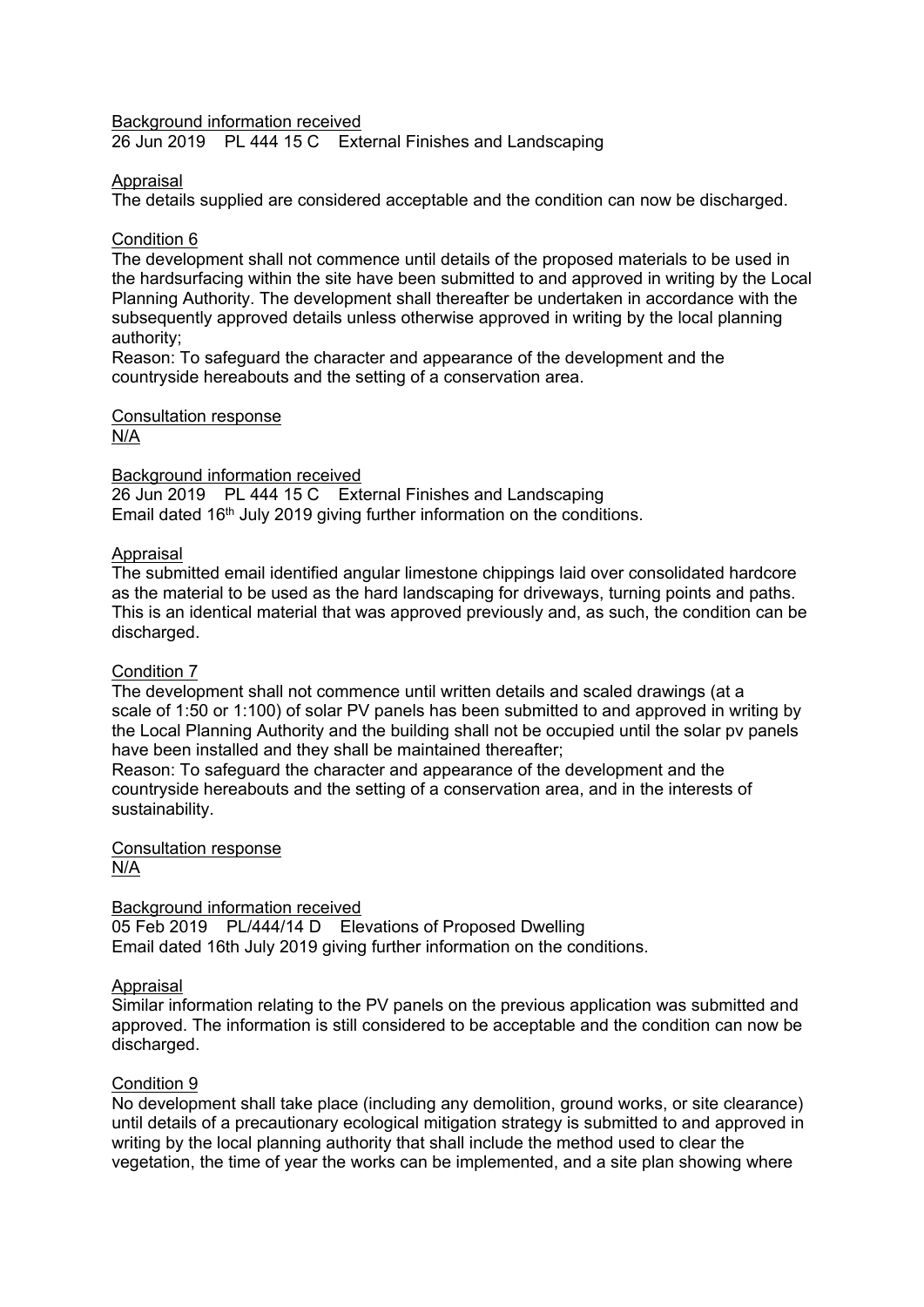areas of suitable reptile habitat will be retained or created within the proposed development. The works shall be carried out strictly in accordance with the approved details. Reason: In the interests of ecology and biodiversity.

#### Consultation response

KCC Ecology - The submitted documents in relation to condition 9 have been reviewed and sufficient information has been provided to discharge the condition.

## Background information received

01 Apr 2019 Reptile Survey and Mitigation Strategy 26 Jun 2019 PL 444 15 C External Finishes and Landscaping

# Appraisal

A suitable precautionary ecological mitigation strategy has been submitted and includes the necessary details. On this basis, the condition can be discharged.

# Condition 10

The development shall not commence until there has been submitted to and approved in writing by the Local Planning Authority a scheme of landscaping using indigenous species which shall be in accordance with BS:5837 (2012) 'Trees in relation to design, demolition and construction - Recommendations' and include a programme for the approved scheme's implementation, maintenance and long term management. The scheme shall be designed using the principles established in the Council's adopted Landscape Character Assessment and Landscape Guidelines and shall include;

i)Plant hedging (80% hawthorn, 10% hazel and 10% privet) along northern and eastern boundaries of site to be in double staggered rows at 45cm spacing, with 30cm between the rows. Minimal size of planting whips shall be 120cm;

ii)3 Light standard Silver birch trees to be planted in south-western corner of site;

iii)1 Light standard Alder tree to be planted in south-eastern corner of site;

iv)1 Standard Beech or Field Maple to be planted within the site;

v)Retention of 2 Hazel trees along northern boundary of site.

Reason: To safeguard the character and appearance of the development and the countryside hereabouts and the setting of a conservation area.

#### Consultation response

KCC Ecology - The amended 'External Finishes/Landscaping' document demonstrates that the details within this condition have been incorporated and are implementable within the current proposals.

Landscape – No objections to the landscaping scheme

# Background information received

01 Apr 2019 Reptile Survey and Mitigation Strategy 26 Jun 2019 PL 444 15 C External Finishes and Landscaping

# Appraisal

The landscape officer has no objections to the landscaping proposals and, as such, the condition can be discharged.

# **Overall**

The following materials are considered acceptable:

2. Materials samples

- 05 Feb 2019 PL/444/14 D Elevations of Proposed Dwelling
- 05 Feb 2019 PL/444/15 A External Finishes and Landscaping
- 17 Jun 2019 Samples of Ibstock Leicester weathered multi brick, slate tiles, rag stone
- 08 Aug 2019 Email re. reclaimed bricks and limestone and external materials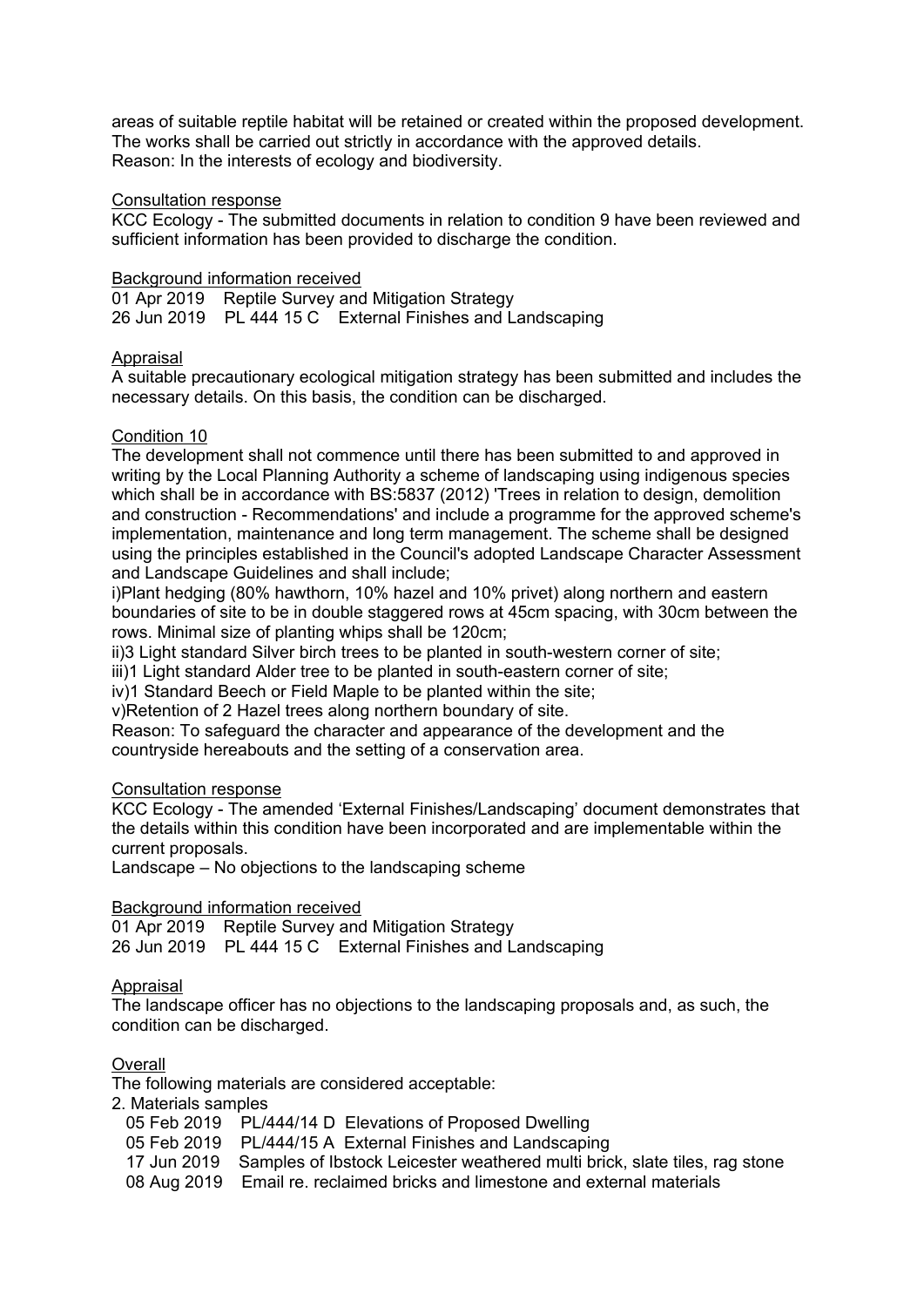| 3. Material samples on outbuildings<br>05 Feb 2019 PL/444/10 Existing and Proposed Elevations<br>05 Feb 2019 PL/444/11 Existing & Proposed Plans & Elevations<br>08 Aug 2019 Email re. reclaimed bricks and limestone and external materials                                                                                                                                                                                         |
|--------------------------------------------------------------------------------------------------------------------------------------------------------------------------------------------------------------------------------------------------------------------------------------------------------------------------------------------------------------------------------------------------------------------------------------|
| 4. Details of joinery and rooflights<br>05 Feb 2019 PL 444 13 Typical Rooflight Details<br>05 Feb 2019 PL/444/12 A Window Joinery Details                                                                                                                                                                                                                                                                                            |
| 5. Boundary treatments<br>26 Jun 2019 PL 444 15 C External Finishes and Landscaping                                                                                                                                                                                                                                                                                                                                                  |
| 6. Details of hard surfacing<br>26 Jun 2019 PL 444 15 C External Finishes and Landscaping<br>Email dated 16th July 2019 giving further information on the conditions.                                                                                                                                                                                                                                                                |
| 7. Solar PV panels<br>05 Feb 2019 PL/444/14 D Elevations of Proposed Dwelling<br>Email dated 16th July 2019 giving further information on the conditions.                                                                                                                                                                                                                                                                            |
| 9. Ecological mitigation strategy<br>05 Feb 2019 PL/444/14 D Elevations of Proposed Dwelling<br>Email dated 16th July 2019 giving further information on the conditions.                                                                                                                                                                                                                                                             |
| 10 Soft landscaping details<br>01 Apr 2019 Reptile Survey and Mitigation Strategy<br>26 Jun 2019 PL 444 15 C External Finishes and Landscaping                                                                                                                                                                                                                                                                                       |
| RECOMMENDATION – Application Permitted subject to the following conditions/reasons:                                                                                                                                                                                                                                                                                                                                                  |
| (1) The following materials are considered acceptable:<br>2. Materials samples shown on the following approved plans and details<br>05 Feb 2019 PL/444/14 D Elevations of Proposed Dwelling<br>05 Feb 2019 PL/444/15 A External Finishes and Landscaping<br>17 Jun 2019 Samples of Ibstock Leicester weathered multi brick, slate tiles, rag stone<br>Email re. reclaimed bricks and limestone and external materials<br>08 Aug 2019 |
| 3. Material samples on outbuildings shown on the following approved plans and details<br><b>Existing and Proposed Elevations</b><br>05 Feb 2019 PL/444/10<br>Existing & Proposed Plans & Elevations<br>05 Feb 2019 PL/444/11<br>08 Aug 2019 Email re. reclaimed bricks and limestone and external materials                                                                                                                          |
| 4. Details of joinery and rooflights shown on the following approved plans and details<br>05 Feb 2019 PL 444 13 Typical Rooflight Details<br>05 Feb 2019 PL/444/12 A Window Joinery Details                                                                                                                                                                                                                                          |
| 5. Boundary treatments shown on the following approved plans and details<br>26 Jun 2019 PL 444 15 C External Finishes and Landscaping                                                                                                                                                                                                                                                                                                |

6. Details of hard surfacing shown on the following approved plans and details 26 Jun 2019 PL 444 15 C External Finishes and Landscaping Email dated 16th July 2019 giving further information on the conditions.